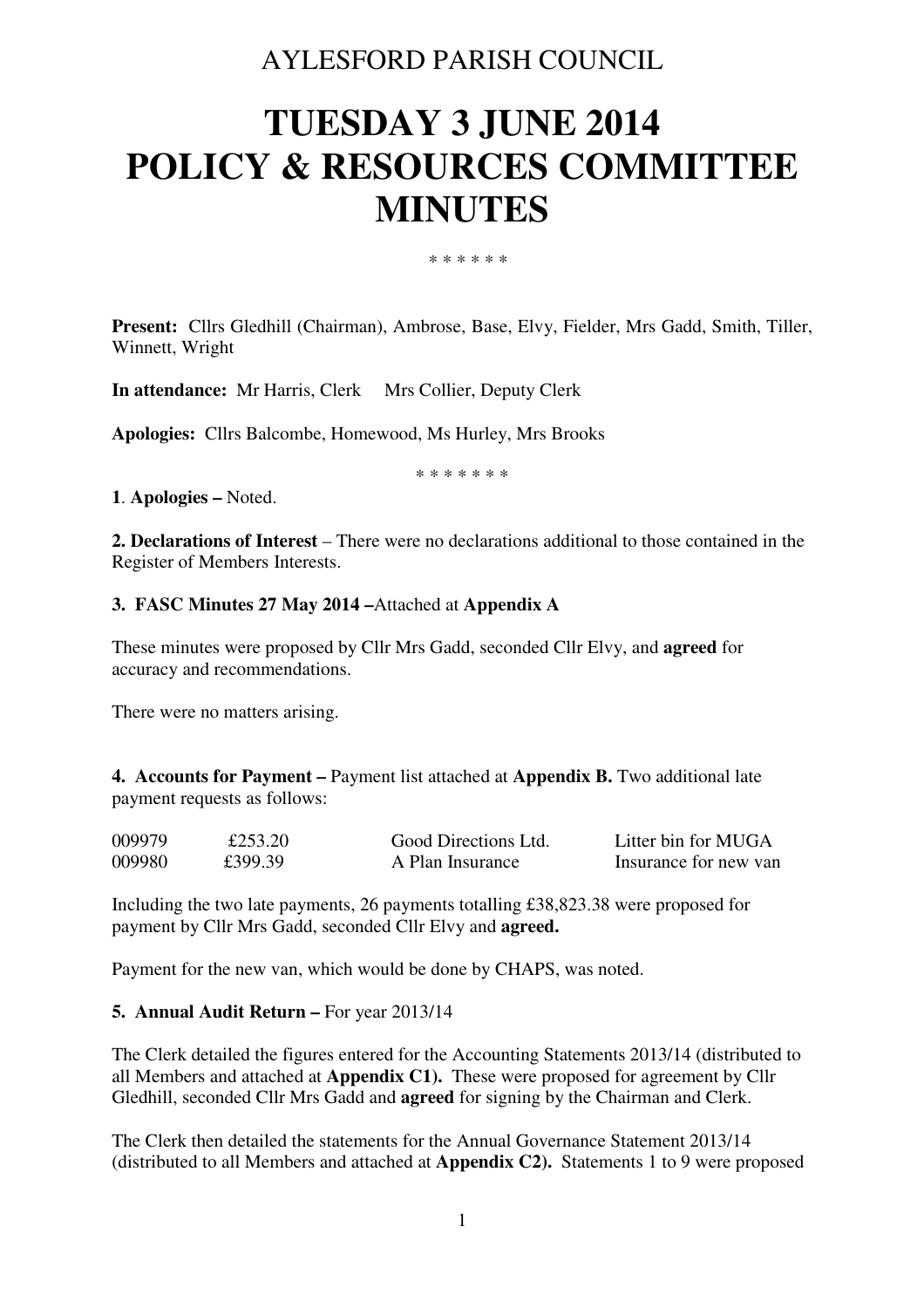for agreement by Cllr Gledhill, seconded Cllr Mrs Gadd and **agreed** for signing by the Chairman and Clerk.

# **6. Confirmation of Committee Membership and Outside Body Representation 2014/15**

List attached at **Appendix D.** Members were asked to advise the Deputy Clerk of any additions/amendments. Cllr Fielder will attend several rounds of committee meetings and will then request formal membership of his interested committees.

# **7. Law and Order**

CCTV –Two cameras purchased. First installation will be at Premier Parade as fitting is already in place. Second camera to go in overlooking Tunbury Recreation Ground will be installed once installation of fittings on lamp post have been agreed with Kent Highways. Clerk is pursuing progress in this matter. **Clerk** 

#### **8. New Eccles Car Park**

Progress update. Trenport are still awaiting completion of land transfer with La Farge to allow widening of access track to new car park. However Trenport have informed the Clerk that they are happy for initial works to begin immediately on the main area of car park in order to prevent the Council having to reapply for planning permission in August. This initial work will probably involve pegging out and grass clearance.

# **9. Council Policy on Further Allotment Site/Recreational Land**

Land beyond Yoakley Land – Clerk awaiting contact from KCC to discuss.

Land adjacent to Blue Bell Hill recreation ground – Clerk reported on the land currently for sale. His visits to the site have confirmed that there is very limited public access and limited use within the site. There would be a large amount of on-going tree maintenance required both in the short and long term. After discussion and consideration it was **agreed not** to pursue the purchase of this site.

# **10. Council Policy on Recreation Ground Use**

Signage for all Parish owned open spaces progress report. Royal British Legion Industries working on designs.

**11. Rugby Club/Netball League** - No report to this meeting.

#### **12**. **Flood Defences**

Details of Flood Warden Training Day at TMBC on 12 July have been circulated to Flood Wardens. Full details available from the Parish Office.

# **13**. **Parish Council Website**

Update by the Clerk on proposed purchase. The Clerk, in pursuing the Council's decision to proceed with PC.Net, had asked a number of questions to the company to which no reply had been received which gave him serious concerns about their ability to deliver the new website. He therefore recommended that no further action be undertaken in respect of granting the contract to PC.Net. The Clerk is now is discussions with BCTec, the Council's current computer maintenance company, who have indicated they might be of assistance. It was